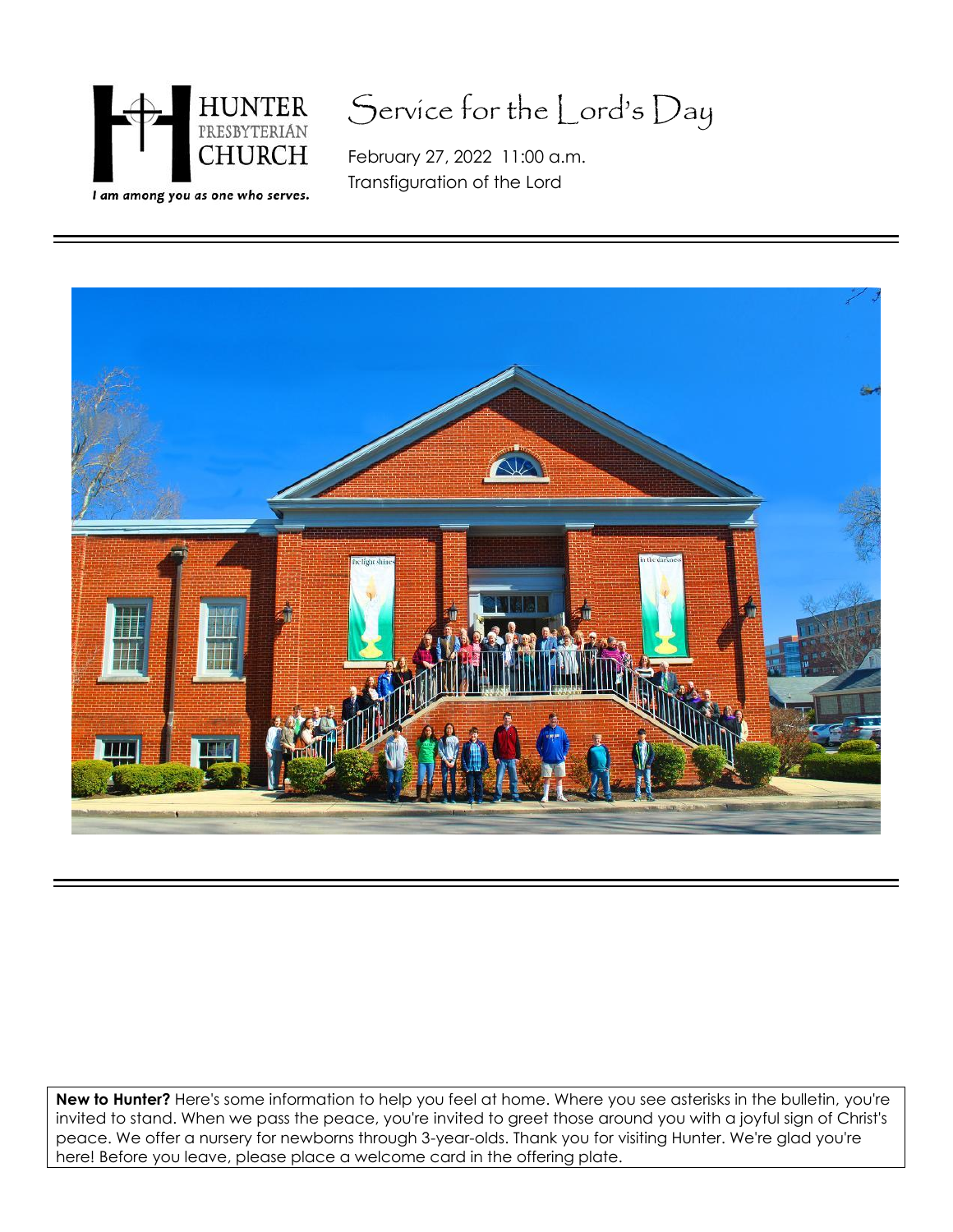## GATHERING AROUND THE WORD

| Prelude                                                                                                            | "My Faith Looks Up to Thee"                                                                                                                                                                                                                                                                                                                                                                                                                                                                                                | arr. David Harris   |
|--------------------------------------------------------------------------------------------------------------------|----------------------------------------------------------------------------------------------------------------------------------------------------------------------------------------------------------------------------------------------------------------------------------------------------------------------------------------------------------------------------------------------------------------------------------------------------------------------------------------------------------------------------|---------------------|
| Welcome & Announcements                                                                                            |                                                                                                                                                                                                                                                                                                                                                                                                                                                                                                                            |                     |
| Reception of new member                                                                                            |                                                                                                                                                                                                                                                                                                                                                                                                                                                                                                                            |                     |
| *Hymn 306                                                                                                          | "Blest Be the Tie That Binds"<br>(vs. 1)                                                                                                                                                                                                                                                                                                                                                                                                                                                                                   | <b>DENNIS</b>       |
| <i>*Call to Worship</i>                                                                                            |                                                                                                                                                                                                                                                                                                                                                                                                                                                                                                                            |                     |
| Let us love one another<br>For love is from God.<br>Whoever loves is born of God and knows God<br>For God is love. |                                                                                                                                                                                                                                                                                                                                                                                                                                                                                                                            |                     |
| *Hymn 63                                                                                                           | "The Lord Is God"                                                                                                                                                                                                                                                                                                                                                                                                                                                                                                          | <b>AZMON</b>        |
| Prayer of Confession                                                                                               |                                                                                                                                                                                                                                                                                                                                                                                                                                                                                                                            |                     |
| world. Amen.                                                                                                       | What wondrous love You have given us. What rich blessings You have bestowed upon is. Yet we fall<br>short both of Your Love and Your Blessings. We fail time and time again to embrace Your way in the<br>world. We fail to love others as You have taught us or to help others as Jesus has shown us. At times<br>we see the light, but too often the darkness prevails. Lord of Love, teach us how to approach the<br>kind of love You have for us and for the world. Send us in the power of Your Love to transform the |                     |
| (moment for silent reflection)                                                                                     |                                                                                                                                                                                                                                                                                                                                                                                                                                                                                                                            |                     |
| Assurance of Pardon                                                                                                |                                                                                                                                                                                                                                                                                                                                                                                                                                                                                                                            |                     |
| *Hymn 581                                                                                                          | "Glory Be to the Father"                                                                                                                                                                                                                                                                                                                                                                                                                                                                                                   | <b>GLORIA PATRI</b> |
| <i>*Passing of the Peace</i>                                                                                       |                                                                                                                                                                                                                                                                                                                                                                                                                                                                                                                            |                     |
| May the peace of our Lord Jesus Christ be with you all.<br>And also with you.                                      |                                                                                                                                                                                                                                                                                                                                                                                                                                                                                                                            |                     |
|                                                                                                                    | HEARING THE WORD                                                                                                                                                                                                                                                                                                                                                                                                                                                                                                           |                     |
| Prayer for Illumination                                                                                            |                                                                                                                                                                                                                                                                                                                                                                                                                                                                                                                            |                     |
| Reading from the Old Testament                                                                                     | Psalm 103:17-22                                                                                                                                                                                                                                                                                                                                                                                                                                                                                                            | (O.I., p. 554)      |
| Reading from the New Testament                                                                                     | 1 Corinthian 13:1-8a                                                                                                                                                                                                                                                                                                                                                                                                                                                                                                       | (N.I., p. 175)      |
| Holy Wisdom. Holy Word. Thanks be to God.                                                                          |                                                                                                                                                                                                                                                                                                                                                                                                                                                                                                                            |                     |
| Message                                                                                                            | "A Godly Kind of Love"                                                                                                                                                                                                                                                                                                                                                                                                                                                                                                     | Ray Mendenhall      |
|                                                                                                                    | RESPONDING TO THE WORD                                                                                                                                                                                                                                                                                                                                                                                                                                                                                                     |                     |

Installation of New Officers

Prayers of the People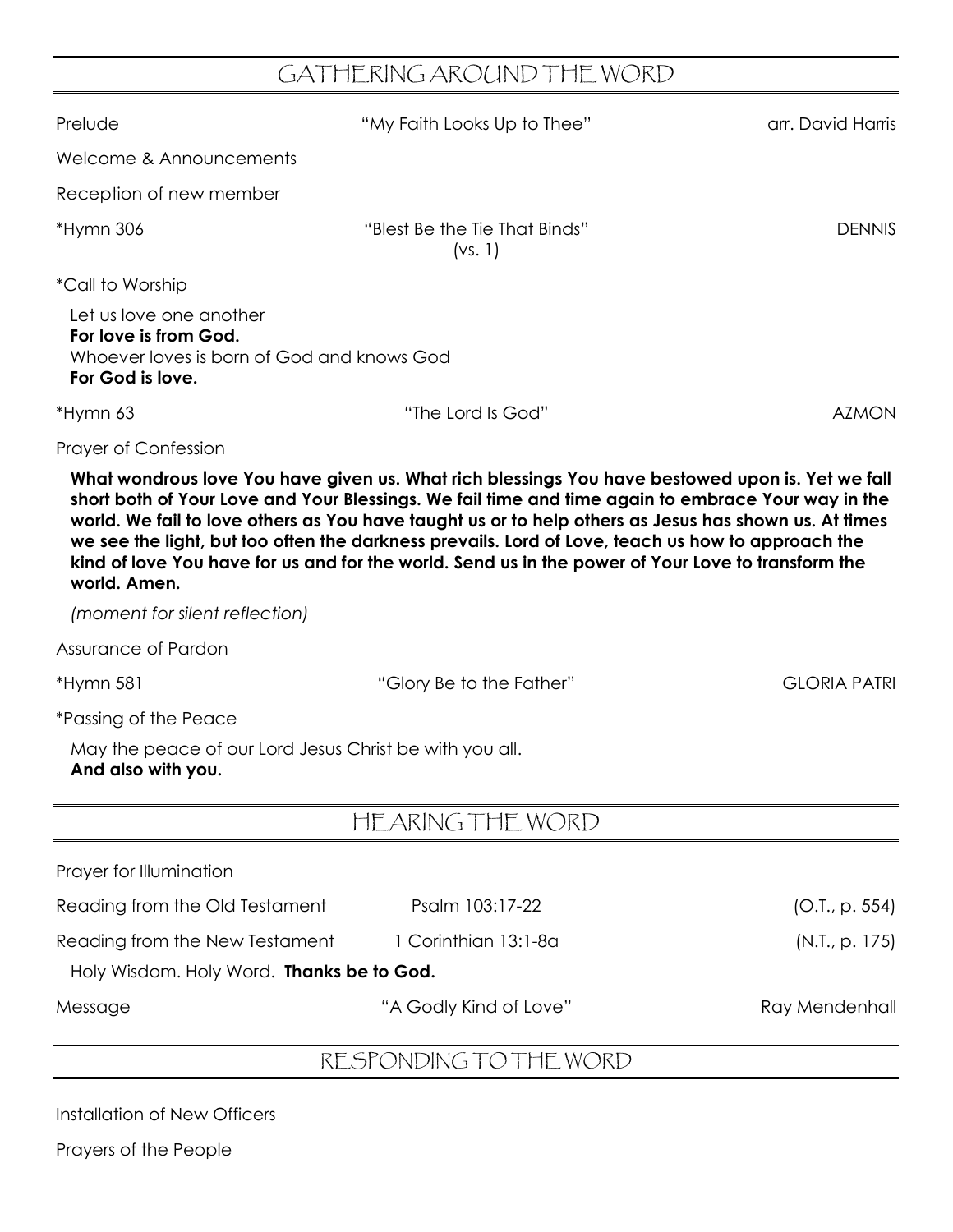| Presenting Our Tithes & Offerings   |                                          |                    |
|-------------------------------------|------------------------------------------|--------------------|
| <b>Special Music</b>                | "Wondrous Love" (Medley)                 | arr. Marilynn Ham  |
| Prayer of Thanksgiving & Dedication |                                          |                    |
| $*Hymn 543$                         | "God, Be the Love to Search and Keep Me" | <b>GREEN TYLER</b> |
| *Charge & Benediction               |                                          |                    |
| *Hymn 599                           | "Amen"                                   | DRESDEN AMEN       |
| Postlude                            | "A Mighty Fortress"                      | arr. Stephen Aber  |
| Depart in Peace                     |                                          |                    |
| *Please stand as you are able.      |                                          |                    |

Household Prayer: O God, in the transfiguration of your Son you confirmed the mysteries of the faith by the witness of Moses and Elijah; and in the voice from the cloud you foreshadowed our adoption as your children. Make us, with Christ, heirs of your glory, and bring us to enjoy its fullness; through Jesus Christ our Lord, who lives and reigns with you in the unity of the Holy Spirit, one God, now and forever. Amen.